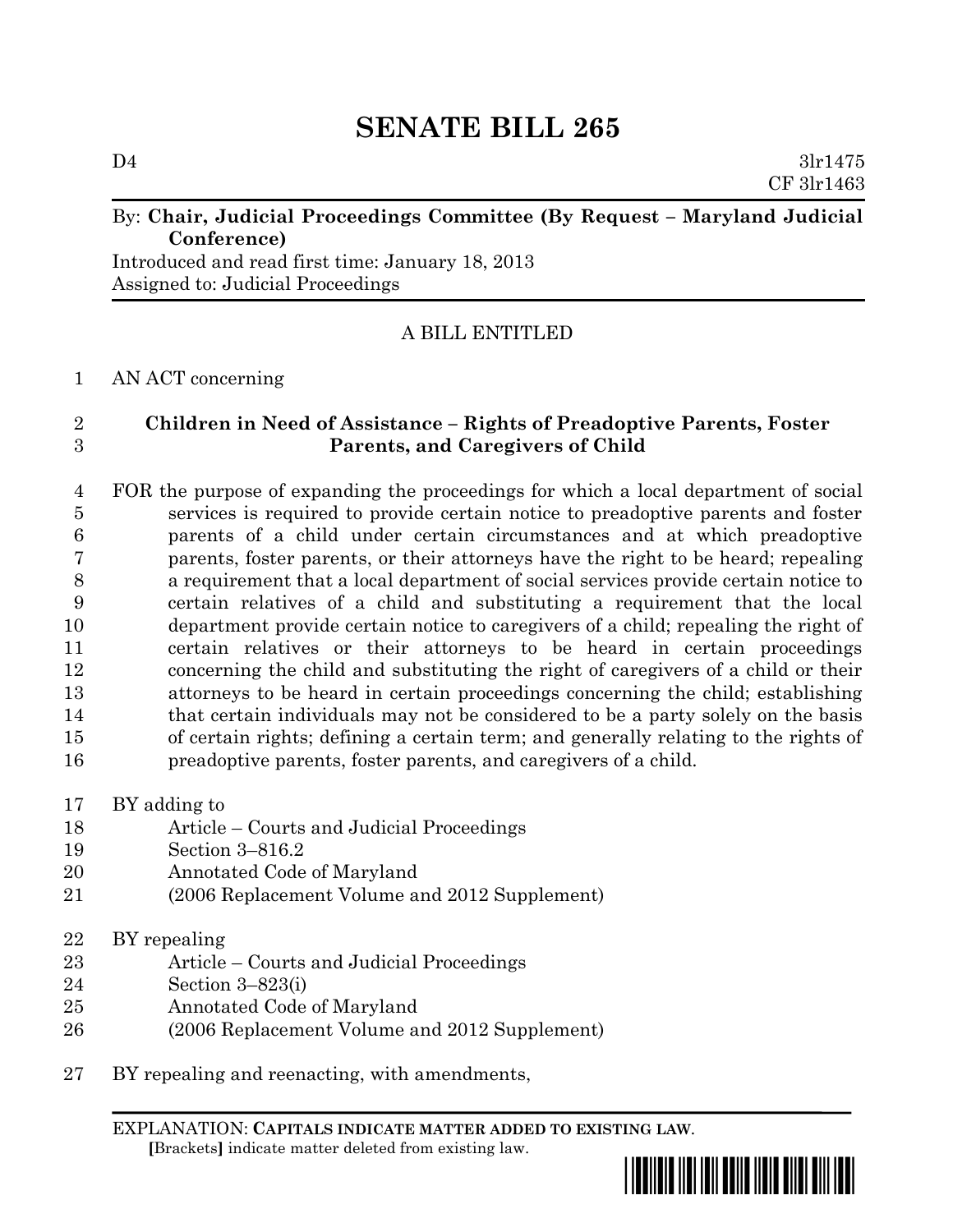#### **SENATE BILL 265**

 Article – Courts and Judicial Proceedings Section 3–823(j) and (k) Annotated Code of Maryland (2006 Replacement Volume and 2012 Supplement) SECTION 1. BE IT ENACTED BY THE GENERAL ASSEMBLY OF MARYLAND, That the Laws of Maryland read as follows: **Article – Courts and Judicial Proceedings 3–816.2. (A) IN THIS SECTION, "PREADOPTIVE PARENT" MEANS AN INDIVIDUAL WHOM A CHILD PLACEMENT AGENCY, AS DEFINED IN § 5–101 OF THE FAMILY LAW ARTICLE, APPROVES TO ADOPT A CHILD WHO HAS BEEN PLACED IN THE INDIVIDUAL'S HOME FOR ADOPTION BEFORE THE ORDER OF ADOPTION. (B) UNLESS WAIVED FOR GOOD CAUSE, BEFORE ANY PROCEEDING CONCERNING A CHILD, THE LOCAL DEPARTMENT SHALL GIVE AT LEAST 10 DAYS' NOTICE IN WRITING TO THE CHILD'S FOSTER PARENT, PREADOPTIVE PARENT, OR CAREGIVER OF THE DATE, TIME, AND PLACE OF THE PROCEEDING AND OF THE RIGHT TO BE HEARD AT THE PROCEEDING. (C) THE FOSTER PARENT, PREADOPTIVE PARENT, CAREGIVER, OR AN ATTORNEY FOR THE FOSTER PARENT, PREADOPTIVE PARENT, OR CAREGIVER SHALL BE GIVEN THE RIGHT TO BE HEARD AT THE PROCEEDING. (D) THE FOSTER PARENT, PREADOPTIVE PARENT, CAREGIVER, OR ATTORNEY MAY NOT BE CONSIDERED TO BE A PARTY SOLELY ON THE BASIS OF THE RIGHT TO NOTICE AND THE RIGHT TO BE HEARD PROVIDED UNDER THIS SECTION.** 3–823. **[**(i) (1) In this subsection, "preadoptive parent" means an individual whom a child placement agency, as defined in § 5–101 of the Family Law Article, approves to adopt a child who has been placed in the individual's home for adoption before the order of adoption. (2) (i) If practicable, before any hearing conducted under this section, the local department shall give at least 10 days' notice to the child's foster parent, preadoptive parent, or relative providing care for the child of the date, time,

- and place of the hearing and of the right to be heard.
- 
- (ii) Unless waived for good cause, the notice shall be in writing.